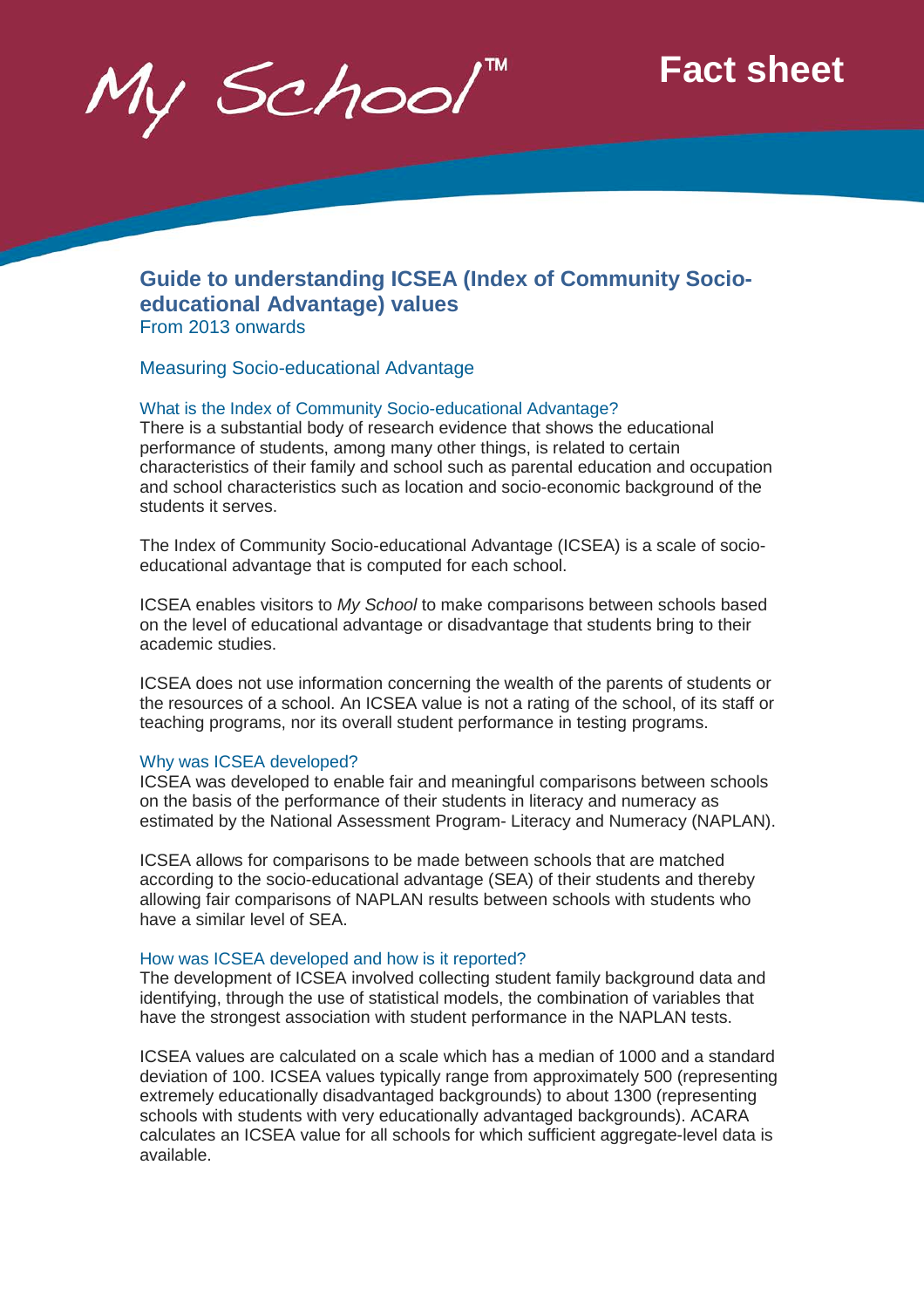

Figure 1 below depicts the distribution of ICSEA values across all those schools in Australia for whom a value is calculated.

Figure 1. Distribution 2015 ICSEA values

#### Do all schools have an ICSEA value?

Schools that are categorised as special schools on the *My School* website do not have ICSEA values reported and are not included in Statistically Similar Schools Groups. ICSEA is not published if the number of students' records available for the ICSEA calculation is equal or less than five. Special schools are schools for students with disability. Similarly, ICSEA values are not generated for juvenile justice schools. An ICSEA value for these schools can be provided or published on the website at the school's request, provided that data sufficiency requirements are met.

#### How is ICSEA used on the *My School* website?

There are six instances where ICSEA values are displayed or used to depict information on *My School*. They are:

### **The School profile page**

Each school's ICSEA value appears on the School profile page, displayed in the Student background section.

In addition to the school ICSEA value a table presents the distribution of students across four socio-educational advantage quarters representing a scale of relative disadvantage ('bottom quarter') through to relative advantage ('top quarter'). SEA quarters provide further contextual information about the socio-educational composition of the students in the school.

# www.myschool.edu.au

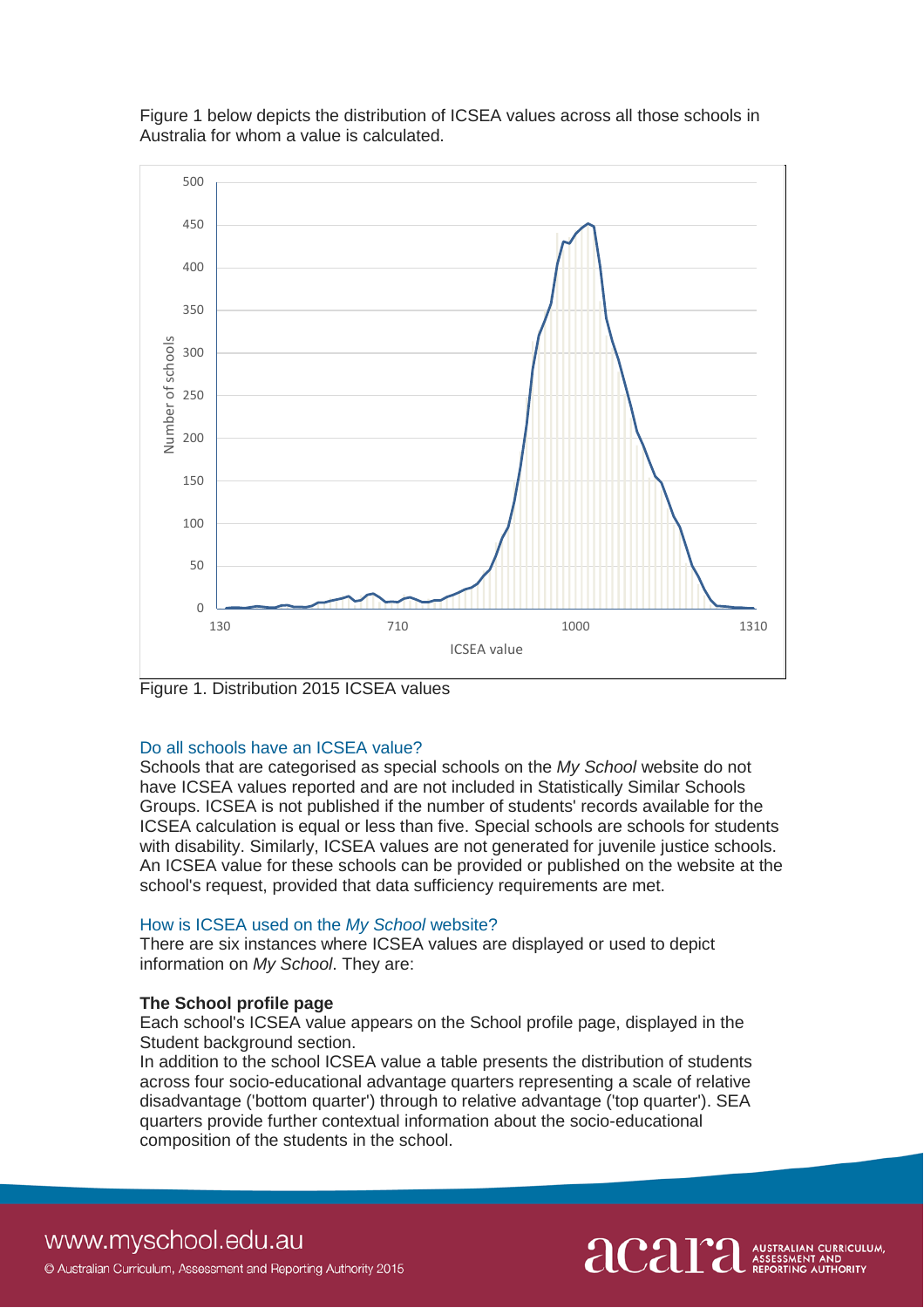| <b>Student background 2015</b>                                |                       |                    |     |                                                |  |  |  |  |  |
|---------------------------------------------------------------|-----------------------|--------------------|-----|------------------------------------------------|--|--|--|--|--|
| <b>Index of Community Socio-Educational Advantage (ICSEA)</b> |                       |                    |     |                                                |  |  |  |  |  |
| School ICSEA value<br>1166                                    |                       |                    |     |                                                |  |  |  |  |  |
| 1000<br>Average ICSEA value                                   |                       |                    |     |                                                |  |  |  |  |  |
| Data source                                                   |                       | Parent information |     |                                                |  |  |  |  |  |
| Distribution of students $2$                                  |                       |                    |     |                                                |  |  |  |  |  |
|                                                               | <b>Bottom quarter</b> | Middle quarters    |     | Top quarter                                    |  |  |  |  |  |
| <b>School Distribution</b>                                    | 1%                    | 5%                 | 19% | 75%                                            |  |  |  |  |  |
| <b>Australian Distribution</b>                                | 25%                   | 25%                | 25% | 25%                                            |  |  |  |  |  |
|                                                               |                       |                    |     | Percentages are rounded and may not add to 100 |  |  |  |  |  |

Figure 2. Student background data on the *School profile* page

# **The Similar schools page**

A school's ICSEA value enables it to be placed within a group of up to 60 schools that serve students who are identified as having similar levels of socio-educational advantage. This group is referred to as a Statistically Similar Schools Group (SSSG). While these schools may be found in varied geographic locations throughout Australia, based on ICSEA their students can be determined as having similar levels of educational advantage.

The description "statistically similar schools" does not imply that the students in each school are a close match with each other across each of the individual variables measured, but that taken together, the set of variables associated with each school in the group suggests that similar performance on NAPLAN tests could be expected across the schools - noting the predictive relationship between each of the variables and aggregate NAPLAN performance.

The chart on the Similar schools page provides an opportunity to graphically compare the results of a similar schools group and to identify high performing schools, and schools that are not performing as well as others. Figure 3 below shows an example of the chart.

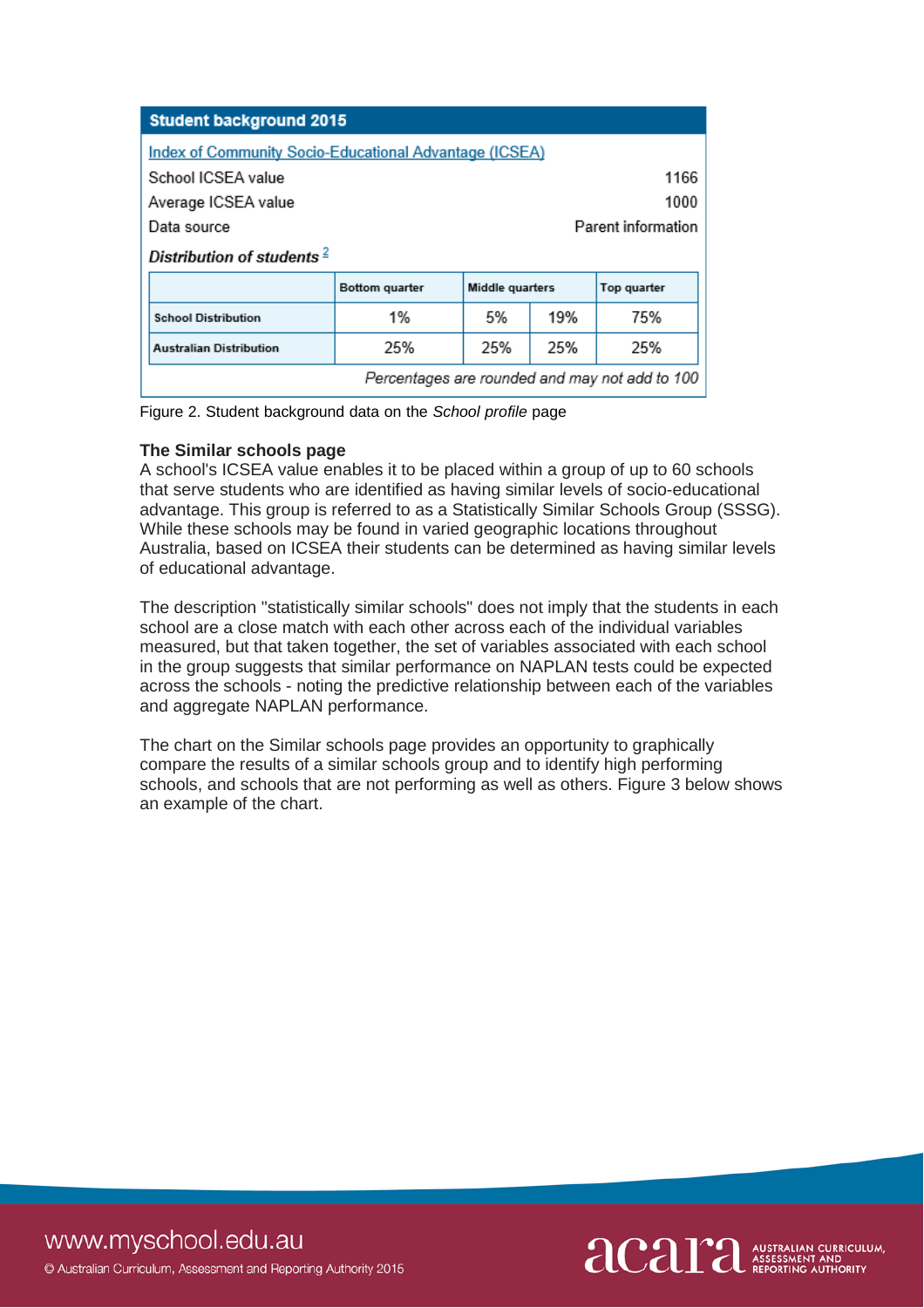

Figure 3. Depicting statistically similar schools group (SSSG) NAPLAN results

# **The NAPLAN results in graphs page**

In the NAPLAN results section of *My School*, the Results in graphs page depicts the selected school's results with an average result for schools serving students from statistically similar backgrounds and all schools. The grouping of similar schools is based on the schools' ICSEA values.



Figure 4. Example of the selected school's NAPLAN results graph

# **The NAPLAN Results in numbers page**

The Results in numbers page displays in table form the selected school's average results in each of the five test domains, and across each of the school's year levels in which students sit the tests. For each result comparison average results are provided for the Statistically Similar Schools Group (determined using ICSEA) and for all



www.myschool.edu.au © Australian Curriculum, Assessment and Reporting Authority 2015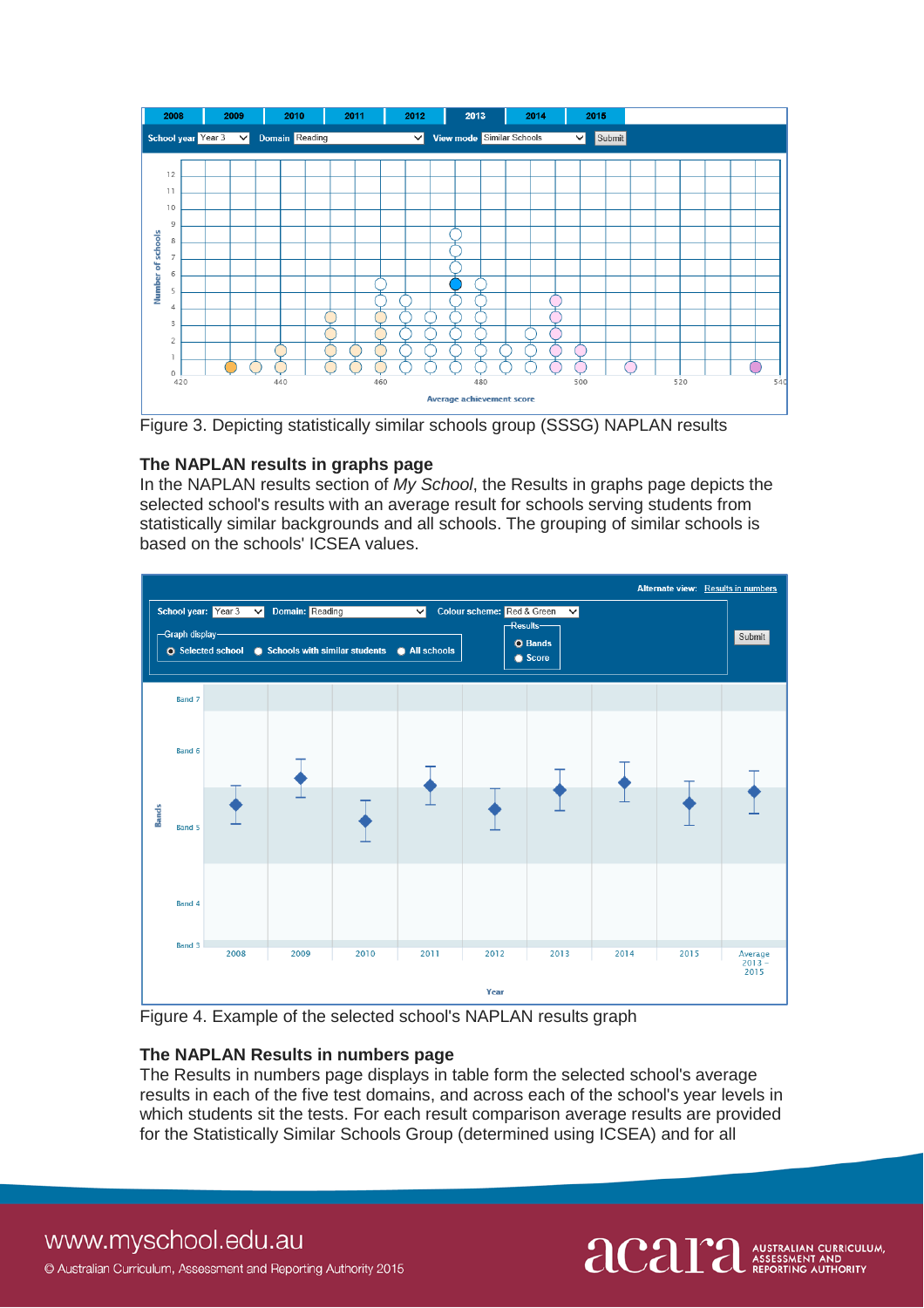Australian schools. Figure 5 provides an example of the table.

Within each major cell the school's average results are shown, with the margin of error associated with each result immediately below. The margin of error figures represent the lower and upper bounds of a 90% confidence interval around the average. Below each of these cells are two smaller cells, marked "SIM" and "ALL", showing the average and confidence intervals for statistically similar schools, and the average for all Australian schools respectively.

| 2008                                                                                      | 2009                             | 2010              | 2011                      | 2012              | 2013                             | 2014              | 2015                             |                   |                           |                   |  |  |  |
|-------------------------------------------------------------------------------------------|----------------------------------|-------------------|---------------------------|-------------------|----------------------------------|-------------------|----------------------------------|-------------------|---------------------------|-------------------|--|--|--|
| <b>Colour Scheme</b> Red & Green<br>Submit<br>Alternate view: Results in graphs<br>$\vee$ |                                  |                   |                           |                   |                                  |                   |                                  |                   |                           |                   |  |  |  |
|                                                                                           | Reading                          |                   | <b>Persuasive Writing</b> |                   | <b>Spelling</b>                  |                   | <b>Grammar and Punctuation</b>   |                   | Numeracy                  |                   |  |  |  |
|                                                                                           | 467<br>$452 - 482$               |                   | 446<br>$433 - 459$        |                   | 456<br>$442 - 471$               |                   | 480<br>$464 - 496$               |                   | 438<br>$424 - 451$        |                   |  |  |  |
| Year <sub>3</sub>                                                                         | SIM<br>489<br>$479 - 497$        | <b>ALL</b><br>426 | SIM<br>459<br>$451 - 467$ | <b>ALL</b><br>416 | SIM<br>460<br>$451 - 468$        | ALL<br>409        | SIM<br>503<br>$493 - 513$        | ALL<br>433        | SIM<br>456<br>$447 - 464$ | <b>ALL</b><br>398 |  |  |  |
|                                                                                           | 555<br>$543 - 567$               |                   | 513<br>$501 - 524$        |                   | 537<br>$526 - 549$               |                   | 558<br>$545 - 571$               |                   | 553<br>543 - 564          |                   |  |  |  |
| Year 5                                                                                    | <b>SIM</b><br>555<br>$546 - 563$ | <b>ALL</b><br>499 | SIM<br>519<br>$511 - 527$ | <b>ALL</b><br>478 | SIM<br>539<br>$531 - 547$        | <b>ALL</b><br>498 | <b>SIM</b><br>563<br>$553 - 572$ | ALL<br>503        | SIM<br>547<br>$538 - 554$ | <b>ALL</b><br>493 |  |  |  |
|                                                                                           | 593<br>$586 - 601$               |                   | 541<br>$532 - 551$        |                   | 583<br>$574 - 592$               |                   | 580<br>$570 - 590$               |                   | 600<br>$591 - 609$        |                   |  |  |  |
| Year 7                                                                                    | <b>SIM</b><br>597<br>$589 - 604$ | <b>ALL</b><br>546 | SIM<br>559<br>$550 - 567$ | <b>ALL</b><br>511 | SIM<br>584<br>$576 - 592$        | <b>ALL</b><br>547 | SIM<br>597<br>$588 - 605$        | <b>ALL</b><br>541 | SIM<br>604<br>$596 - 611$ | ALL.<br>543       |  |  |  |
| Year 9                                                                                    | 625<br>$616 - 633$               |                   | 587<br>$576 - 598$        |                   | 621<br>$612 - 630$               |                   | 598<br>$589 - 608$               |                   | 675<br>667 - 683          |                   |  |  |  |
|                                                                                           | <b>SIM</b><br>626<br>$618 - 633$ | <b>ALL</b><br>580 | SIM<br>601<br>$591 - 610$ | <b>ALL</b><br>547 | <b>SIM</b><br>620<br>$612 - 627$ | <b>ALL</b><br>583 | <b>SIM</b><br>614<br>$605 - 622$ | ALL<br>568        | SIM<br>653<br>$645 - 660$ | <b>ALL</b><br>592 |  |  |  |

Figure 5. Example of the NAPLAN Results in numbers table

# **The NAPLAN Results in bands page**

On the Results in bands page a table displays the selected school's results for each of the five test domains at each year level for which data are available, across the NAPLAN achievement bands. The table shows the percentage of the school's students who achieved results within each band level, together with the average percentages of students in the Statistically Similar Schools Group and the average percentages of students in Australian schools achieving results in each band. An example is provided at Figure 6 below. More information about achievement bands is provided on the National Assessment Program website at [www.nap.edu.au](http://www.nap.edu.au/)

acaritan CURRICULUM,

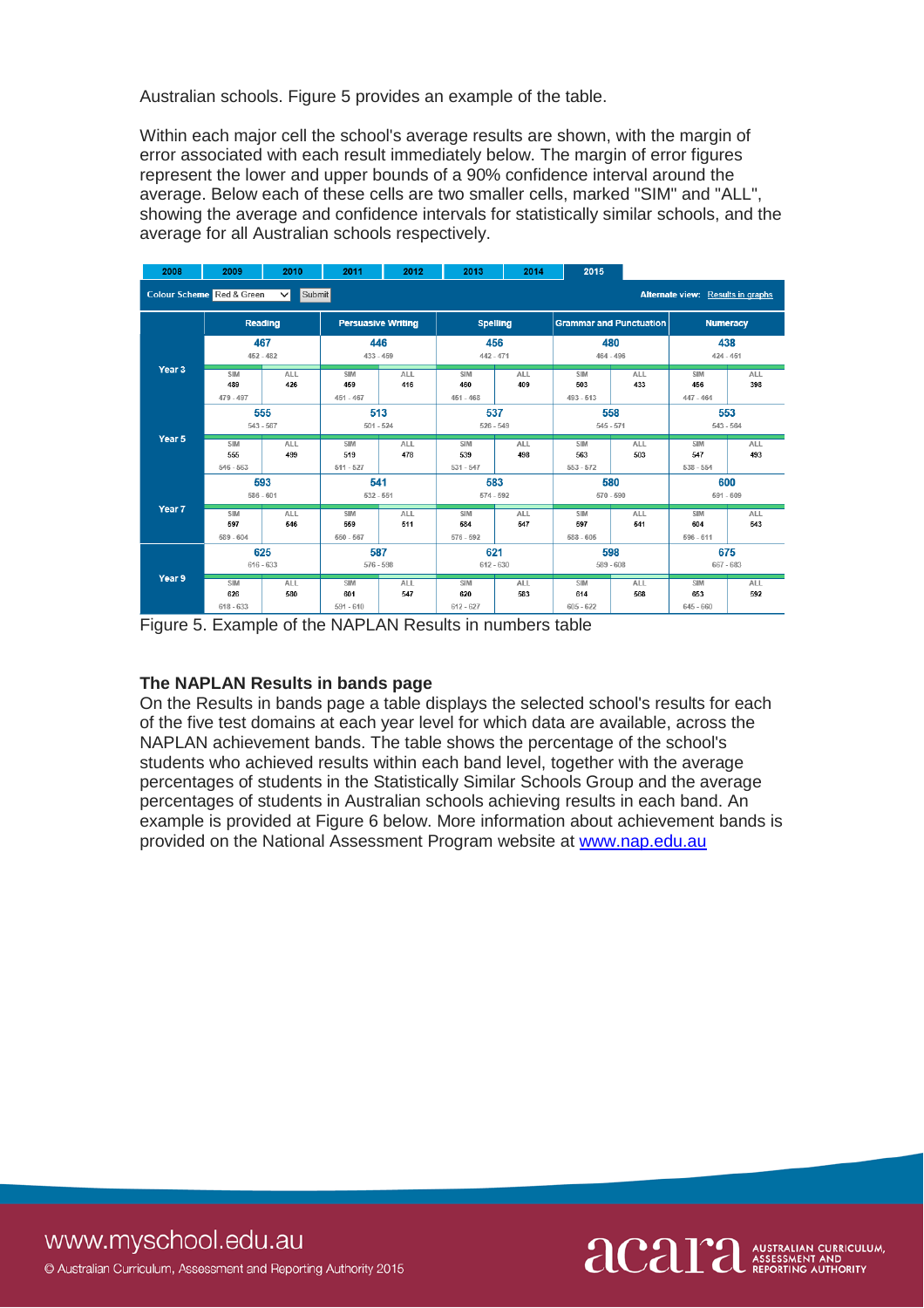

Figure 6. Example of the NAPLAN Results in bands table

# **The Student gain page**

Student gains in NAPLAN performance are reported for Reading, Writing and Numeracy. In situations where the necessary data are not available, or school circumstances do not allow the matching of students across year levels, it is not possible to display Student gain.

NAPLAN results displayed for the selected school relate only to matched students; that is, those students who sat NAPLAN tests on two occasions at the same school and have results on both occasions. Results are shown only for schools with five or more matched students.

On this page users can compare the level of gain for the selected school with: the average level of gain for students in schools from the Statistically Similar School Group; with the average level of gain for all students with the same starting scores; and with the average level of gain for students in all Australian schools. An example is provided at Figure 7 below.

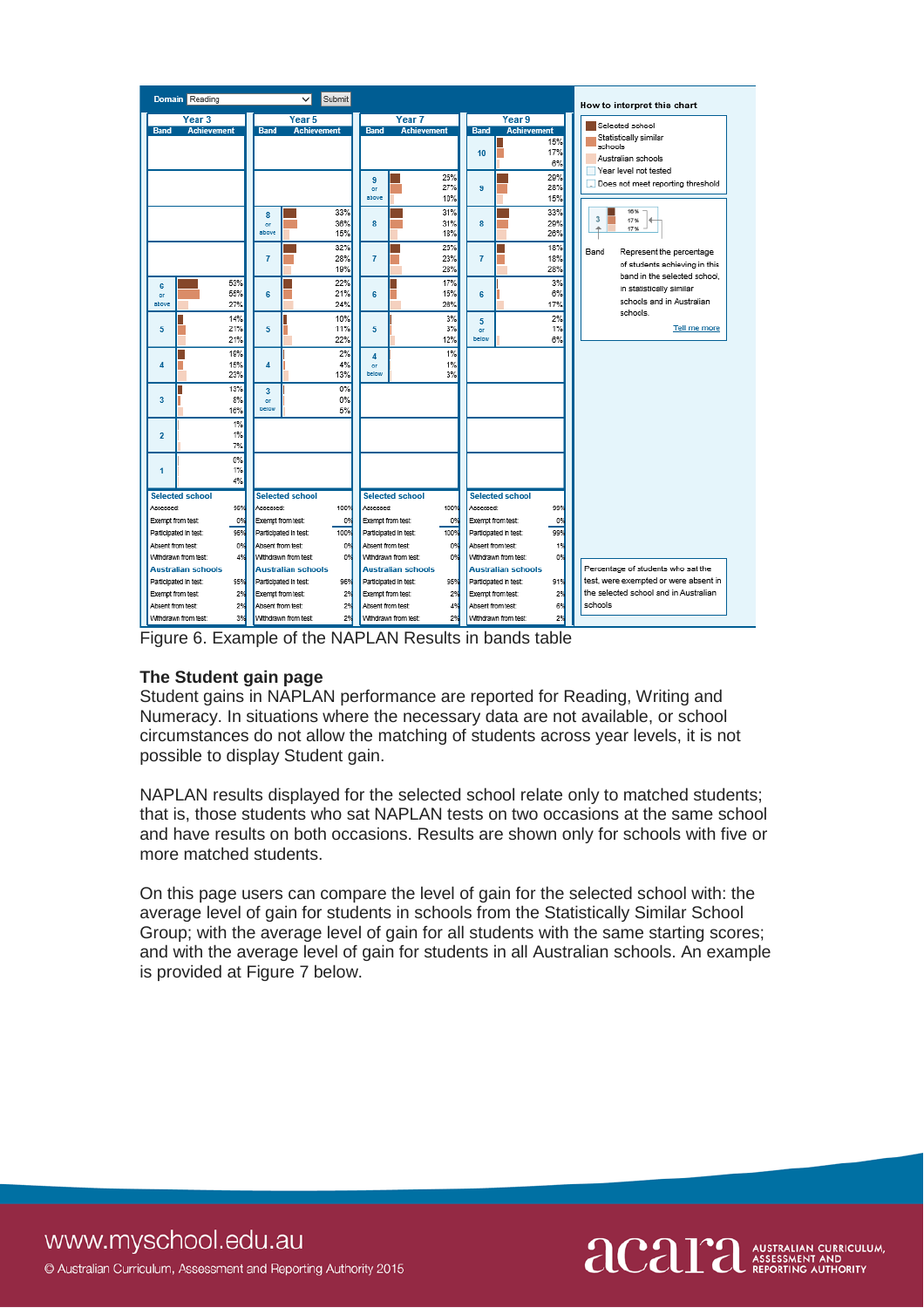

Figure 7. Example of the Student gain graph

# How can ICSEA and *My School* be used to drive school improvement?

Schools can use the information on *My School* as a basis on which to:

- monitor performance and identify priority areas in which to focus improvement efforts;
- identify schools with students from statistically similar backgrounds that are performing at a high level, particularly in their priority areas;
- explore success factors in statistically similar high-performing schools across the country and incorporate relevant strategies into their improvement plans; and
- communicate with the wider school community about their performance and gain support for improvement initiatives.

#### Teachers can use the information on *My School* as a basis on which to:

- integrate the information from the website with system and classroom data and use this to develop intervention programs to support higher levels of student achievement in literacy and numeracy;
- determine where they need to make adjustments to teaching programs and strategies;
- connect with teachers in other schools to share ideas;
- compare the progress of their students with students in other schools; and
- engage with parents in support of their children's learning.

#### Parents and other members of the school community can use the information on *My School* as a basis on which to:

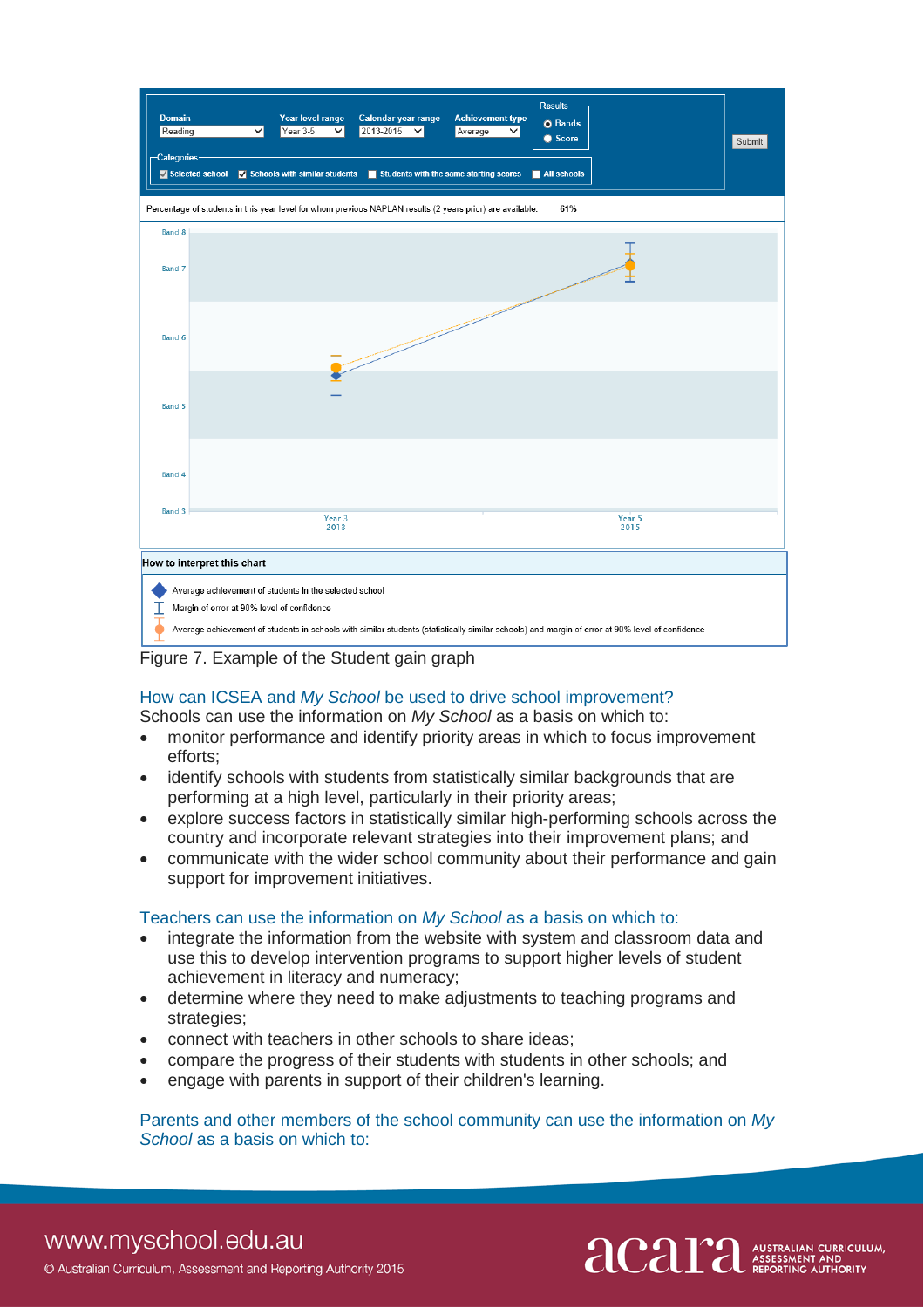- understand how their local school is performing relative to other schools serving students from statistically
- similar backgrounds;
- gain a broader understanding of the learning environments and performance of schools in their local community, as well as within their state or territory and across the nation;
- initiate communication with a school based on comprehensive and detailed information;
- seek a greater level of engagement with a school in support of their child's learning; and
- become involved in advocating for and supporting improvement initiatives within the school.

# **Calculating ICSEA Values**

# What is the ICSEA formula?

ICSEA values were first published on the *My School* website at the end of January 2010. For the second iteration of the website the ICSEA formula was revised and student-level data, in addition to community-level data, were used to create a stronger measure of educational advantage.

At the request of Education Ministers, ACARA investigated the possibility of using student-level data, obtained directly from students' families, to calculate ICSEA, rather than indirect (ABS) census data.

The modelling undertaken indicated that by using direct student-level parent occupation and parent education data, it is possible to obtain a stronger measure of student socio-educational advantage (SEA). In broad terms, that model is based on the following formula:

ICSEA = SEA + Remoteness + Percent Indigenous student enrolment

# What information is used to develop the formula?

The construction of the SEA component of ICSEA for *My School* uses information relating to parent occupation, school education and non-school education obtained from student enrolment records. These data are referred to as 'parent data' on *My School*.

When enrolling a child in school all parents are asked which of the following options best describes their occupation, the school education and non-school education levels they achieved.

#### Parent occupation

- Senior management in large business organisation, government administration and defence and qualified professionals
- Other business managers, arts/media/sportspersons and associate professionals
- Tradesmen/women, clerks and skilled office, sales and service staff
- Machine operators, hospitality staff, assistants, labourers and related workers
- Not in paid work in last 12 months